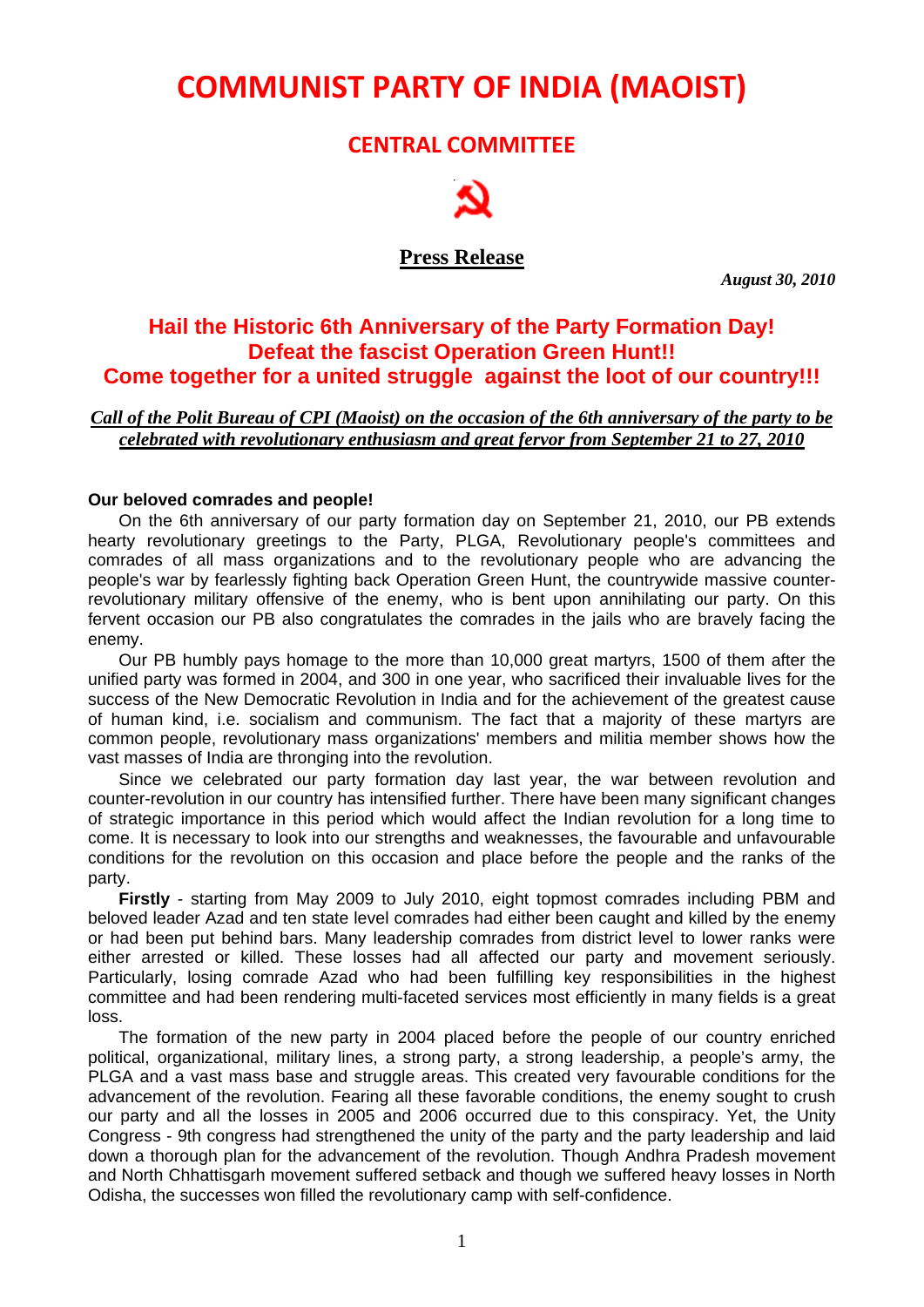The successful completion of the Unity Congress and the later successes worried the enemy camp to no end and so the enemy had intensified war on people at an unprecedented level to annihilate the party leadership. These losses which occurred since 2009 May are larger in number and more serious in nature than before. However, serious they may be, in the past 45 years, revolutionary movement had been giving birth to new leadership constantly and it will do so again. As long as masses need a revolution, they give birth to its leaders too.

**Secondly** - UPA-2 had launched the fascist 'Operation Green Hunt' (OGH) as a concrete form of the multi-pronged offensive strategy. Of all the offensive strategies formulated by the Indian ruling classes to crush the revolutionary movement in India, the one which started from mid-2009 (and continuing) is unprecedented, country-wide, most severe, deceptive, centralized and protracted one till date. The military suppression campaign is concentrated on our strong rural areas and guerilla zones, especially Dandakaranya, Jharkhand-Bihar, Lalgarh and bordering areas of Jharkhand-Odisha, Andhra-Odisha and Telangana-Chhattisgarh. This 'War on People' has intensified social contradictions. No other suppression campaign had earned the wrath and resistance of people as much as the OGH in the past 45 areas.

**Thirdly** - after UPA came to power for second time, there was a qualitative change in implementing the counter-insurgency theories which are restructuring or influencing the state machinery, Indian constitution, judiciary, legislating bodies, administrative bodies, politics, economy, culture, media and so on. This is inspired and led by the 'War on Terror' waged by the imperialists under the leadership of US imperialists. This will lead our country to a disastrous situation. The more they try to wage this brutal war, the more protest and resistance they would encounter from the vast masses. Such resistance is clearly seen all over the country.

#### *Due to the struggles waged by us in all the fields and due to the immense sacrifices of our most revered and beloved three hundred martyrs in the past one year we have won significant successes. They are:*

- 1. The successful attacks in Singanamadugu, Mukaram (Tadimetla) and Kongera of Chhattisgarh; Laheri in Maharashtra; Sankrel and Silda in Bengal; Gumla, Vishnupur and Latehar in Jharkhand; Sono, government toll plaza (Gaya) and Tandwa bazaar in Bihar; Potakal and Baipharguda in Odisha, particularly the historical Mukram (Tadimetla) attack had broken down the initiative of the enemy and increased that of the guerilla forces. These attacks had armed the PLGA with more weapons and new experiences in guerilla war. Tadimetla experience is of the highest level of all these. If not for this active resistance of our forces and people, the enemy would have found more ground to obliterate our movement. These great experiences would definitely help us in fighting back the enemy forces employed for a bigger attack. It was nothing else but the active support of the people which served as the foundation for all these successes.
- 2. The struggles of Kalinganagar, Singur and Nandigram shook the ruling classes and later Lalgarh and Narayanpatna struggles had burst forth on an extensive and higher scale than these struggles. These were led by our party against revisionism or right opportunism and were waged against the enemy classes, imperialists and the state. We had not seen a deluge of such vast, militant, long drawn mass uprisings in the past 25 years. The lessons of these revolutionary mass uprisings for the development of people's war in our country are invaluable.
- 3. Lalgarh armed peasant movement which had erupted, spread and consolidated in a period when the enemy had deployed forces on a large scale and was attempting to crush the peasant uprising, is very significant and earned a special place in the annals of Indian armed agrarian revolutionary struggle history.
- 4. Vast masses under our party's leadership have successfully thwarted the attempts of the MNCs and CBB corporations to loot the natural resources in Eastern and Central India. Our PB sends revolutionary greetings to all the people, revolutionary, democratic, progressive and patriotic organizations and individuals who stood firmly in these struggles and promises that our party would stand in the forefront in these struggles.
- 5. Our party had conducted ideological and political propaganda war against the enemy's psychological war, under the leadership of Comrade Azad. If our entire party had not fought along with Com. Azad at various levels, the people's war would not have won this much credit. His services in this field are most significant and paramount. Let us continue the struggle in this field with Com. Azad's inspiration.